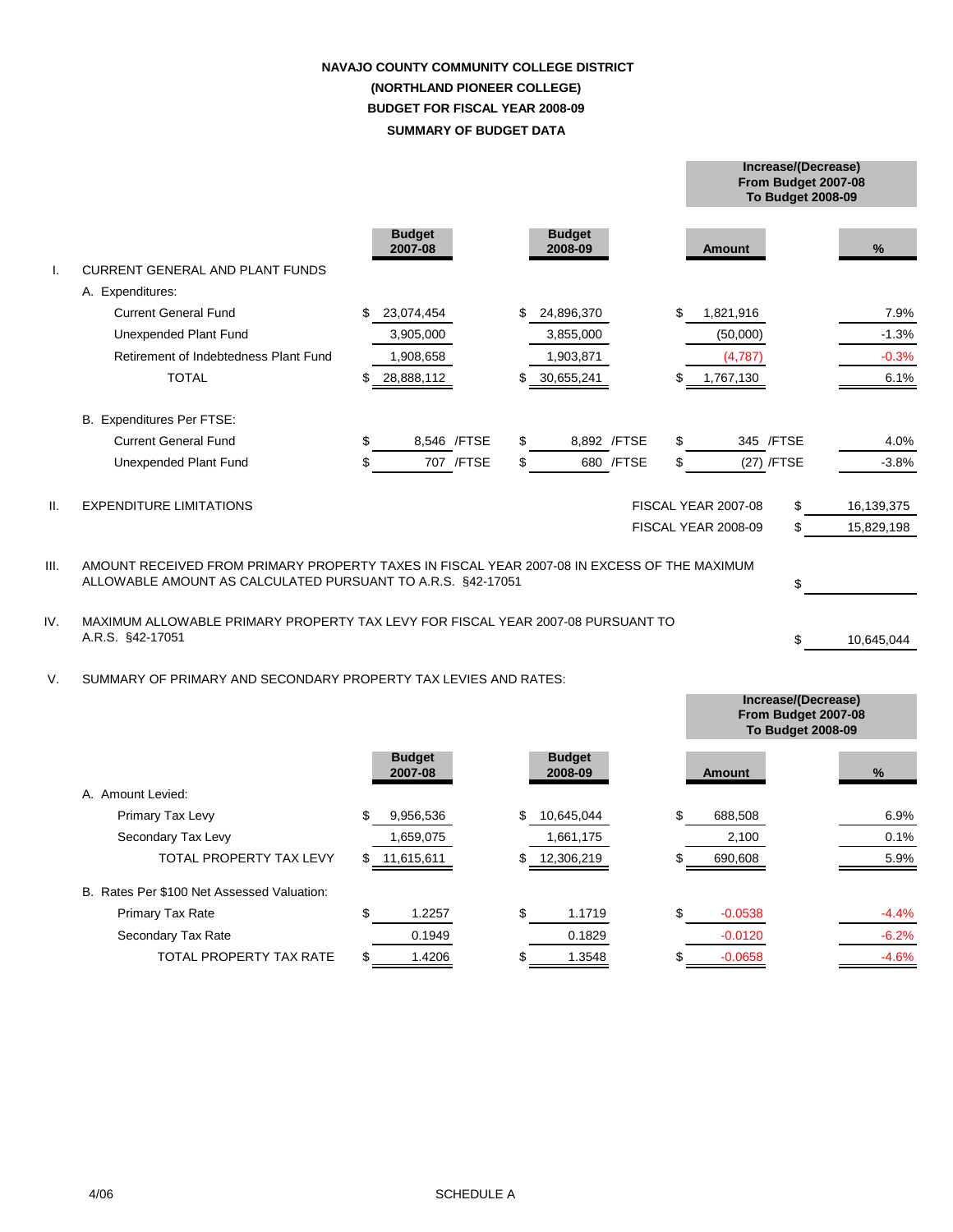### **NAVAJO COUNTY COMMUNITY COLLEGE DISTRICT (NORTHLAND PIONEER COLLEGE) BUDGET FOR FISCAL YEAR 2008-09 CURRENT GENERAL FUND - REVENUES AND OTHER ADDITIONS**

|                                                              |                                              |                          |                          | From Budget 2007-08<br><b>To Budget 2008-09</b> |         |
|--------------------------------------------------------------|----------------------------------------------|--------------------------|--------------------------|-------------------------------------------------|---------|
| REVENUES AND OTHER ADDITIONS BY SOURCE                       | <b>Estimated</b><br><b>Actual</b><br>2007-08 | <b>Budget</b><br>2007-08 | <b>Budget</b><br>2008-09 | <b>Amount</b>                                   | $\%$    |
|                                                              |                                              |                          |                          |                                                 |         |
| <b>PROPERTY TAXES</b>                                        |                                              |                          |                          |                                                 |         |
| Primary Tax Levy<br>Secondary Tax Levy - Override            | \$<br>9,956,536                              | \$<br>9,956,536          | 10,645,044               | \$<br>688,508                                   | 6.9%    |
| Subtotal                                                     | 9,956,536                                    | 9,956,536                | 10,645,044               | 688,508                                         | 6.9%    |
| <b>STATE APPROPRIATIONS</b>                                  |                                              |                          |                          |                                                 |         |
| Maintenance Support                                          | 4,412,300                                    | 4,412,300                | 4,412,300                |                                                 |         |
| <b>Equalization Aid</b>                                      | 4,305,200                                    | 4,305,200                | 5,421,722                | 1,116,522                                       | 25.9%   |
| Subtotal                                                     | 8,717,500                                    | 8,717,500                | 9,834,022                | 1,116,522<br>\$.                                | 12.8%   |
| GIFTS, GRANTS, AND CONTRACTS                                 |                                              |                          |                          |                                                 |         |
| Government Grants and Contracts                              | 711,000                                      | 650,000                  | 650,000                  |                                                 |         |
| <b>Indirect Costs Recovered</b>                              |                                              |                          |                          |                                                 |         |
| Private Gifts, Grants, and Contracts                         |                                              |                          |                          |                                                 |         |
| Subtotal                                                     | 711,000                                      | 650,000                  | 650,000                  | \$                                              |         |
| TUITION, REGISTRATION, AND STUDENT FEES                      |                                              |                          |                          |                                                 |         |
| <b>General Tuition</b>                                       | 2,000,000                                    | 2,635,000                | 2,730,000                | 95,000                                          | 3.6%    |
| <b>Out-of-District Tuition</b>                               | 555,000                                      | 500,000                  | 600,000                  | 100,000                                         | 20.0%   |
| Out-of-State Tuition<br><b>Student Fees</b>                  | 120,000                                      | 65,000                   | 120,000                  | 55,000                                          | 84.6%   |
| Tuition and Fee Remissions or Waivers                        | 356,000                                      | 350,000                  | 350,000                  |                                                 |         |
| Subtotal                                                     | 3,031,000                                    | 3,550,000                | 3,800,000                | 250,000                                         | 7.0%    |
|                                                              |                                              |                          |                          |                                                 |         |
| <b>OTHER SOURCES</b><br>Investment Income                    |                                              |                          |                          |                                                 |         |
| Other                                                        | 373,000<br>626,000                           | 150,000<br>650,000       | 250,000<br>650,000       | 100,000                                         | 66.7%   |
| Subtotal                                                     | 999,000                                      | 800,000                  | 900,000                  | 100,000                                         | 12.5%   |
| <b>Total Revenues and Other Additions</b>                    | 23,415,036                                   | 23,674,036               | 25,829,066               | 2,155,030<br>\$                                 | 9.1%    |
| UNRESTRICTED GENERAL FUND BALANCE                            |                                              |                          |                          |                                                 |         |
| AT JULY 1, APPLIED TO BUDGET                                 | 1,000,000                                    | 1,000,000                | 1,000,000                |                                                 |         |
| <b>TRANSFERS IN/(OUT)</b><br>Transfer Out - Primary Tax Levy |                                              |                          |                          |                                                 |         |
| - Unexpended Plant Fund                                      | (1,750,000)                                  | (1,250,000)              | (1,500,000)              | (250,000)                                       | 20.0%   |
| - Retirement of Indebtedness Fund<br>- Auxiliary Fund        | (249, 583)                                   | (249, 583)               | (242, 696)               | 6,887                                           | $-2.8%$ |
| TOTAL AMOUNT AVAILABLE FOR EXPENDITURES                      |                                              | (100.000)                | (190.000)                | (90.000)                                        | 90.0%   |
|                                                              | 22,415,453<br>\$                             | 23,074,454<br>\$         | 24,896,370<br>\$         | 1,821,917<br>\$                                 | 7.9%    |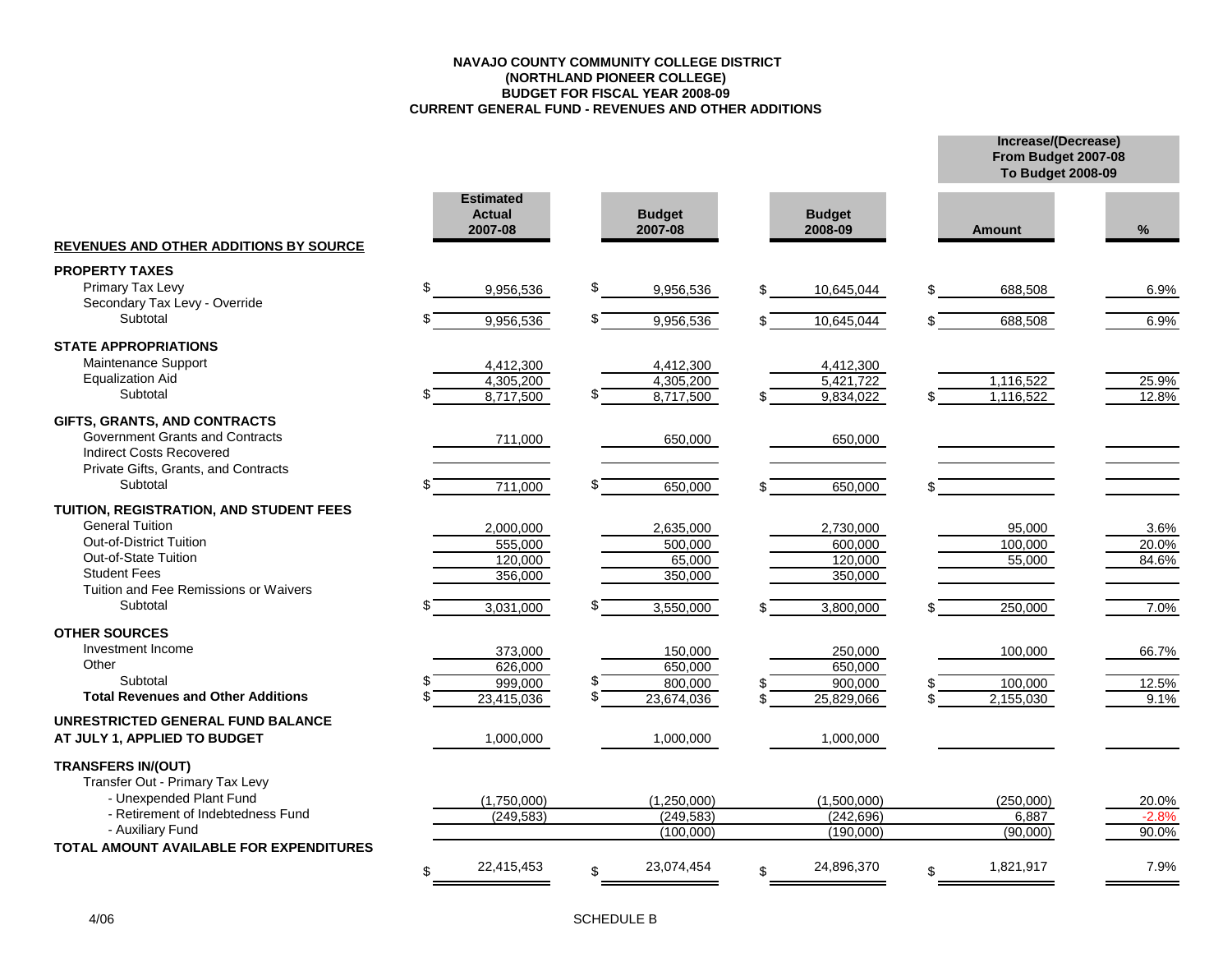## **NAVAJO COUNTY COMMUNITY COLLEGE DISTRICT**

## **(NORTHLAND PIONEER COLLEGE)**

## **BUDGET FOR FISCAL YEAR 2008-09**

## **CURRENT GENERAL FUND - REVENUES AND OTHER ADDITIONS**

|      | UNRESTRICTED GENERAL FUND BALANCE AT JULY 1, 2007                       |           | \$  | 2,915,330 |
|------|-------------------------------------------------------------------------|-----------|-----|-----------|
|      | Less: Governing Board Designations                                      | 1,915,330 |     |           |
|      | Other Amounts Unavailable to Finance<br>Expenditures of the Budget Year |           |     |           |
|      | Subtotal                                                                |           | \$  | 1,915,330 |
| Add: | Amounts Not Expected to be Expended<br>in the Budget Year               |           |     |           |
|      | Subtotal                                                                |           | \$. | 0         |
|      | UNRESTRICTED GENERAL FUND BALANCE AT JULY 1, 2008 APPLIED TO BUDGET     |           |     | 1,000,000 |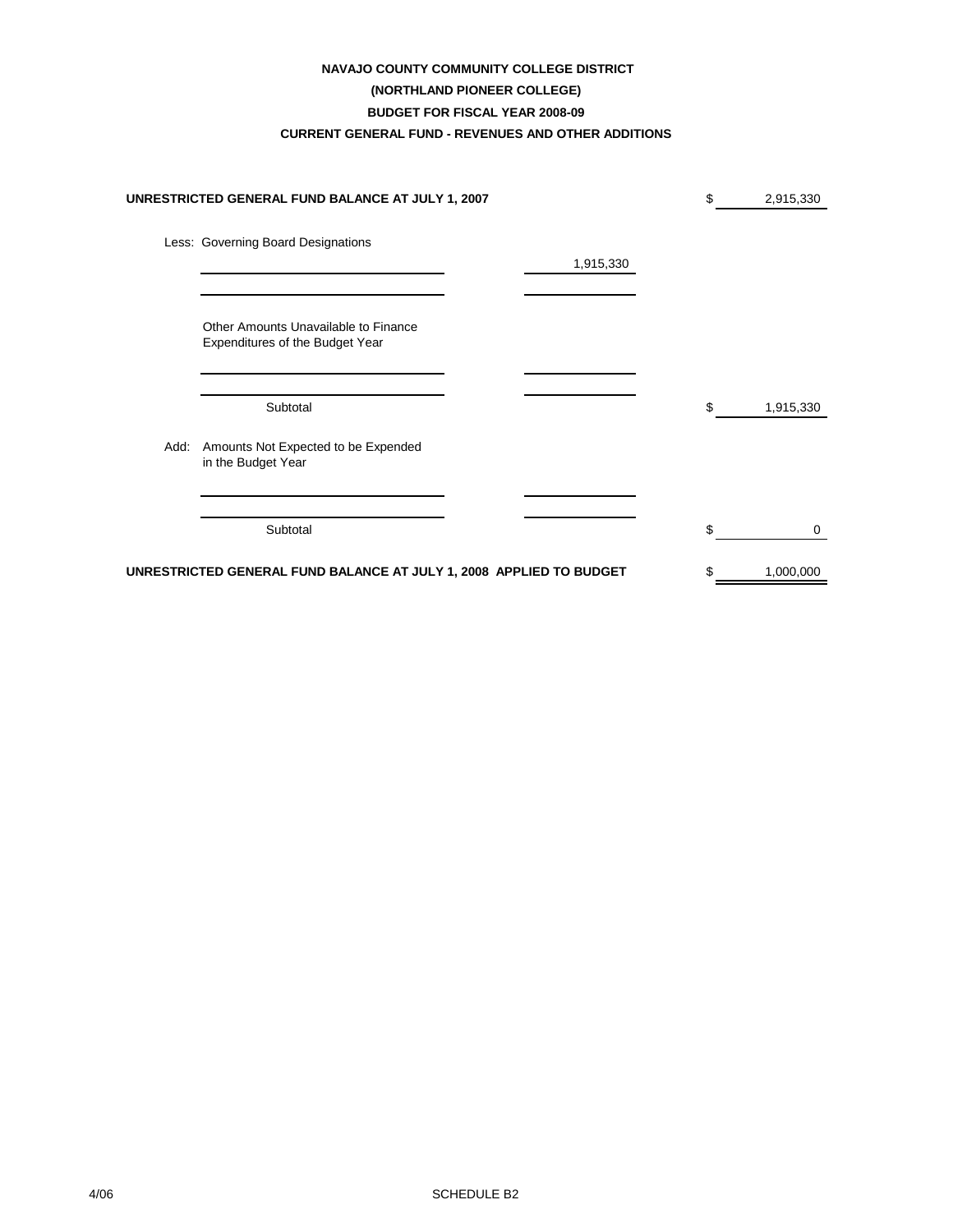#### **NAVAJO COUNTY COMMUNITY COLLEGE DISTRICT (NORTHLAND PIONEER COLLEGE) BUDGET FOR FISCAL YEAR 2008-09 PLANT FUNDS - REVENUES AND OTHER ADDITIONS**

**From Budget 2007-08 Increase/(Decrease) To Budget 2008-09**

| <b>REVENUES AND OTHER ADDITIONS BY SOURCE</b>                                                                                                                   |     | <b>Estimated</b><br><b>Actual</b><br>2007-08 | <b>Budget</b><br>2007-08 |     | <b>Budget</b><br>2008-09 |     | <b>Amount</b>             | %                    |
|-----------------------------------------------------------------------------------------------------------------------------------------------------------------|-----|----------------------------------------------|--------------------------|-----|--------------------------|-----|---------------------------|----------------------|
| <b>UNEXPENDED PLANT FUND</b><br>State Appropriations: Capital Support (2706 FTSE @ \$210 each)<br>Investment Income                                             |     | 505,600<br>90,000                            | 505,700<br>75,000        | \$  | 484,050<br>125,000       |     | (21,650)<br>50.000        | $-4.3%$<br>66.7%     |
| Proceeds from Sale of Bonds<br><b>Other Revenues and Additions</b><br><b>Total Revenues and Other Additions</b>                                                 |     | 1,000,000<br>1.595.600                       | 2,000,000<br>2,580,700   |     | 1,000,000<br>1,609,050   |     | (1,000,000)<br>(971, 650) | $-50.0%$<br>$-37.7%$ |
| RESTRICTED FUND BALANCE AT JULY 1                                                                                                                               |     | 2,000,000                                    | 2,000,000                |     | 1,750,000                |     | (250,000)                 | $-12.5%$             |
| TRANSFERS IN/(OUT)<br>Transfer In - Primary Tax Levy - Current General Fund<br>- Current Restricted Fund                                                        |     | 1,750,000                                    | 1,250,000                |     | 1,500,000                |     | 250,000                   | 20.0%                |
| Less: Amounts accumulated for future capital acquisitions                                                                                                       |     | (1,925,700)                                  | (1,925,700)              |     | (1,004,050)              |     | 921,650                   | $-47.9%$             |
| <b>TOTAL AMOUNT AVAILABLE FOR EXPENDITURES -</b><br><b>UNEXPENDED PLANT FUND</b>                                                                                |     | 3,419,900                                    | 3,905,000                | \$  | 3,855,000                | S   | (50,000)                  | $-1.3%$              |
| RETIREMENT OF INDEBTEDNESS PLANT FUND<br>Sources for payment of principal and interest<br>on general obligation bonds<br>Secondary Tax Levy<br>Other (Identify) | \$  | 1,659,075                                    | 1,659,075                | \$. | 1,661,175                | \$. | 2,100                     | 0.1%                 |
| <b>Total Revenues and Other Additions</b>                                                                                                                       |     | 1,659,075                                    | 1,659,075                | \$  | 1,661,175                |     | 2,100                     | 0.1%                 |
| FUND BALANCE AT JULY 1 RESTRICTED FOR RETIREMENT<br>OF GENERAL OBLIGATION BONDS                                                                                 |     |                                              |                          |     |                          |     |                           |                      |
| TRANSFERS IN/(OUT)                                                                                                                                              |     |                                              |                          |     |                          |     |                           |                      |
| Less: Amounts restricted for future debt service requirements                                                                                                   |     |                                              |                          |     |                          |     |                           |                      |
| TOTAL AMOUNT AVAILABLE FOR RETIREMENT<br>OF GENERAL OBLIGATION BONDS                                                                                            | \$. | 1,659,075                                    | 1,659,075                | \$  | 1,661,175                | \$  | 2,100                     | 0.1%                 |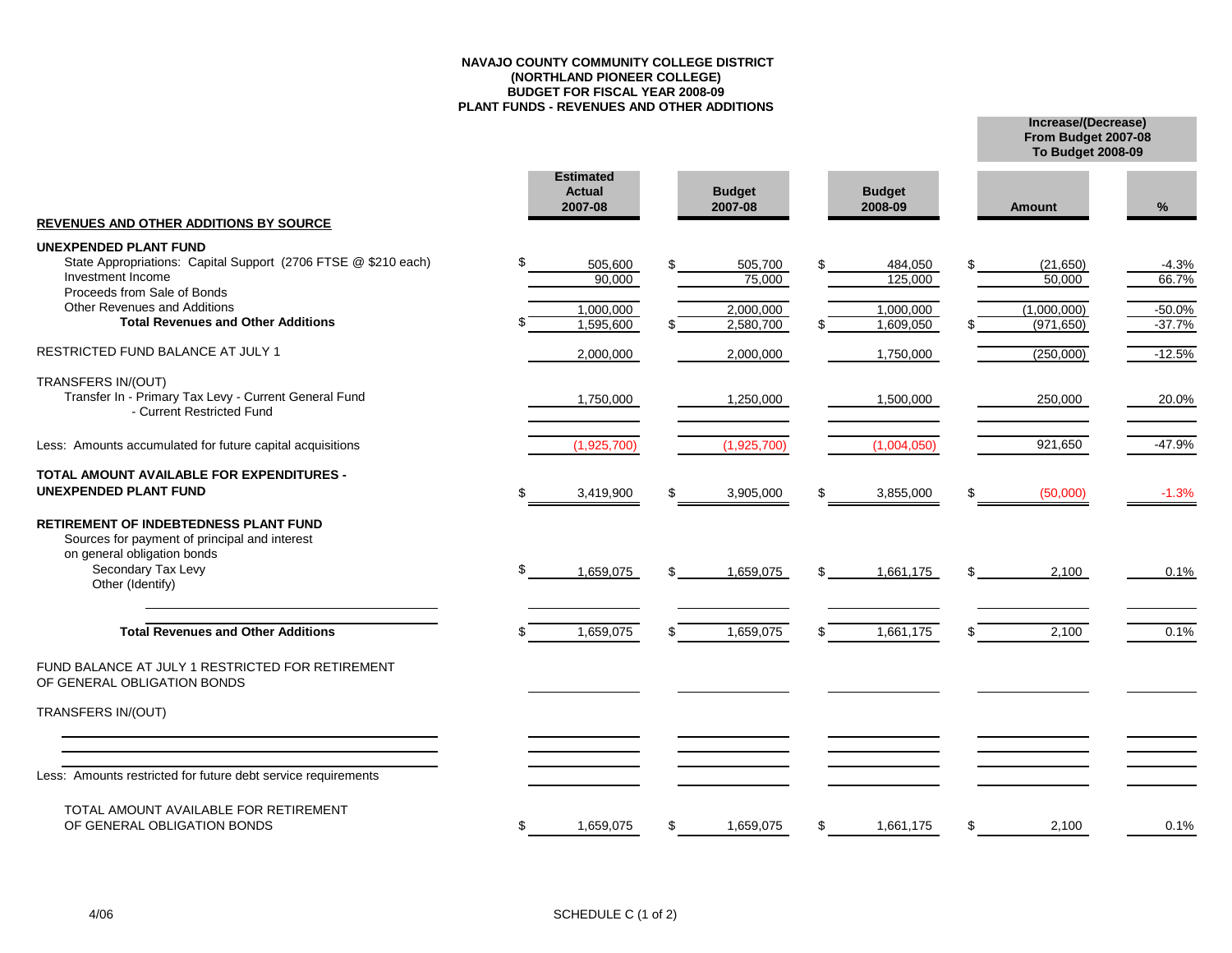#### **NAVAJO COUNTY COMMUNITY COLLEGE DISTRICT (NORTHLAND PIONEER COLLEGE) BUDGET FOR FISCAL YEAR 2008-09 PLANT FUNDS - REVENUES AND OTHER ADDITIONS**

**From Budget 2007-08 Increase/(Decrease)**

|                                                                                   |   |                                              |                          |                          | <b>To Budget 2008-09</b> |         |
|-----------------------------------------------------------------------------------|---|----------------------------------------------|--------------------------|--------------------------|--------------------------|---------|
|                                                                                   |   | <b>Estimated</b><br><b>Actual</b><br>2007-08 | <b>Budget</b><br>2007-08 | <b>Budget</b><br>2008-09 | <b>Amount</b>            | %       |
| Sources for payment of principal and interest on revenue bonds (Identify)         |   |                                              |                          |                          |                          |         |
| <b>Total Revenues and Other Additions</b>                                         |   |                                              |                          | \$                       |                          |         |
| FUND BALANCE AT JULY 1 RESTRICTED<br>FOR RETIREMENT OF REVENUE BONDS              |   |                                              |                          |                          |                          |         |
| TRANSFERS IN/(OUT)<br>Transfer In - Current General Fund                          |   | 249,583                                      | 249,583                  | 242,696                  | (6, 887)                 | $-2.8%$ |
| Transfer In - Auxiliary Fund                                                      |   |                                              |                          |                          |                          |         |
| Less: Amounts restricted for future debt service requirements                     |   |                                              |                          |                          |                          |         |
| TOTAL AMOUNT AVAILABLE FOR RETIREMENT<br>OF REVENUE BONDS                         | S | 249,583                                      | \$<br>249,583            | \$<br>242,696            | \$<br>(6, 887)           | $-2.8%$ |
| Sources for payment of principal and interest on other long-term debt (Identify)  |   |                                              |                          |                          |                          |         |
| <b>Total Revenues and Other Additions</b>                                         |   |                                              |                          |                          |                          |         |
| FUND BALANCE AT JULY 1 RESTRICTED<br>FOR RETIREMENT OF OTHER LONG-TERM DEBT       |   |                                              |                          |                          |                          |         |
| TRANSFERS IN/(OUT)                                                                |   |                                              |                          |                          |                          |         |
| Less: Amounts restricted for future debt service requirements                     |   |                                              |                          |                          |                          |         |
| TOTAL AMOUNT AVAILABLE FOR RETIREMENT<br>OF OTHER LONG-TERM DEBT                  |   |                                              |                          | \$                       | \$                       |         |
| TOTAL AMOUNT AVAILABLE FOR EXPENDITURES-<br>RETIREMENT OF INDEBTEDNESS PLANT FUND |   | 1,908,658                                    | 1,908,658                | \$<br>1,903,871          | \$<br>(4,787)            | $-0.3%$ |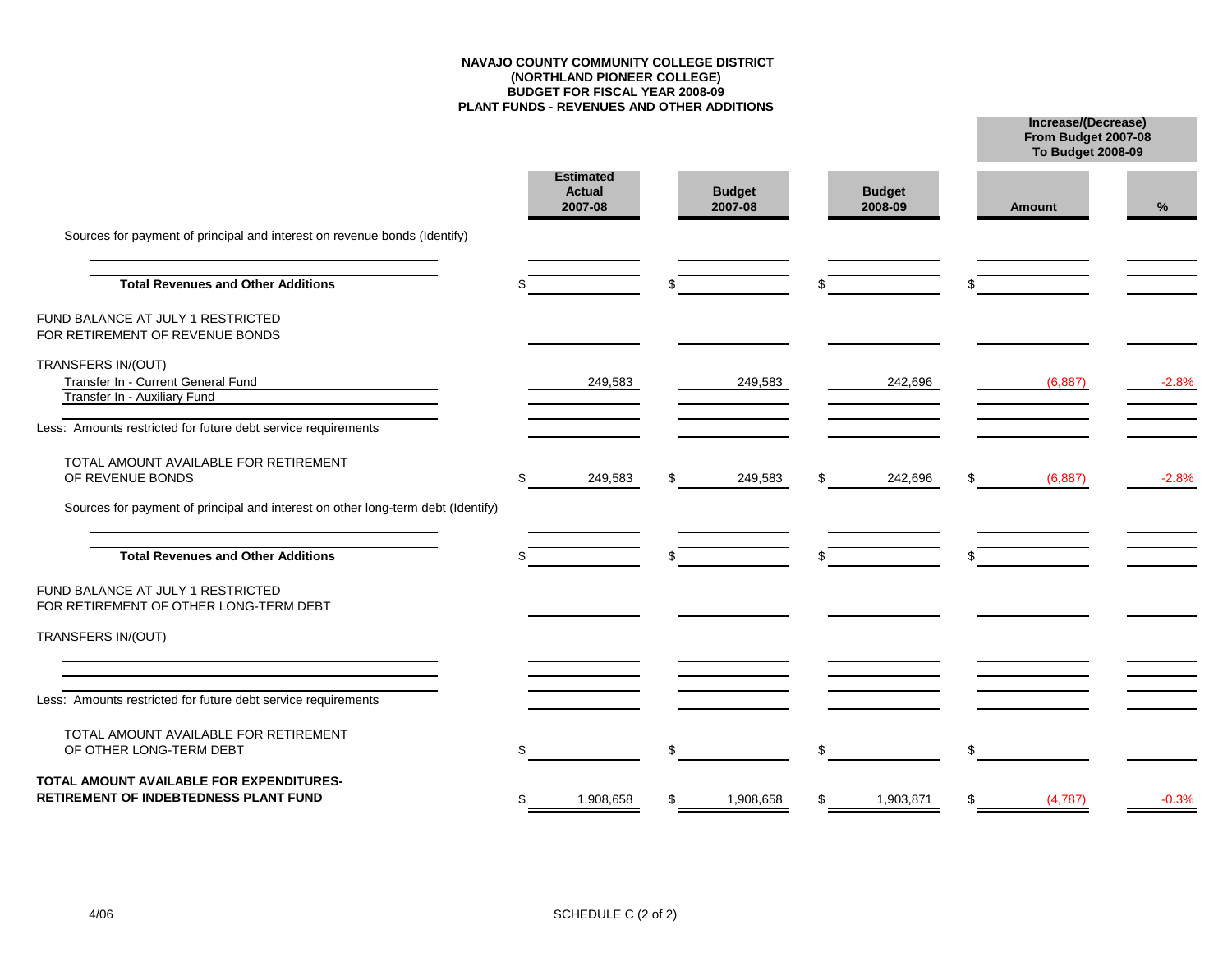#### **NAVAJO COUNTY COMMUNITY COLLEGE DISTRICT (NORTHLAND PIONEER COLLEGE) BUDGET FOR FISCAL YEAR 2008-09 CURRENT GENERAL FUND AND PLANT FUNDS - EXPENDITURES AND OTHER DEDUCTIONS**

**To Budget 2008-09**

**Increase/(Decrease) From Budget 2007-08**

|                                                                                                                                              |     | <b>Estimated</b><br><b>Actual</b><br>2007-08 |     | <b>Budget</b><br>2007-08 | <b>Budget</b><br>2008-09 | <b>Amount</b>   | $\%$     |
|----------------------------------------------------------------------------------------------------------------------------------------------|-----|----------------------------------------------|-----|--------------------------|--------------------------|-----------------|----------|
| <b>CURRENT GENERAL FUND</b><br>Instruction                                                                                                   | ደ   |                                              |     |                          |                          |                 |          |
| <b>Public Service</b>                                                                                                                        |     | 9,380,000                                    |     | 9,535,000                | 9,991,750                | 456,750         | 4.8%     |
| Academic Support                                                                                                                             |     | 790.000                                      |     | 859.000                  | 981.950                  | 122.950         | 14.3%    |
| <b>Student Services</b>                                                                                                                      |     | 1,450,000                                    |     | 1,595,000                | 1,774,750                | 179,750         | 11.3%    |
| Institutional Support (Administration)                                                                                                       |     | 6,270,000                                    |     | 7,006,000                | 7,723,300                | 717,300         | 10.2%    |
| Operation and Maintenance of Plant                                                                                                           |     | 2,210,000                                    |     | 2,237,000                | 2,448,850                | 211,850         | 9.5%     |
| Scholarships                                                                                                                                 |     | 310,000                                      |     | 282,000                  | 300,000                  | 18,000          | 6.4%     |
| Contingency                                                                                                                                  |     |                                              |     | 1.560.454                | 1,675,770                | 115,316         | 7.4%     |
| TOTAL EXPENDITURES AND OTHER DEDUCTIONS                                                                                                      |     |                                              |     |                          |                          |                 |          |
| OF CURRENT GENERAL FUND                                                                                                                      |     | 20,410,000                                   | \$  | 23,074,454               | 24,896,370               | \$<br>1,821,916 | 7.9%     |
|                                                                                                                                              |     |                                              |     |                          |                          |                 |          |
| <b>PLANT FUNDS:</b><br><b>UNEXPENDED PLANT FUND</b>                                                                                          |     |                                              |     |                          |                          |                 |          |
| Land                                                                                                                                         |     |                                              |     |                          |                          | \$              |          |
| <b>Buildings</b>                                                                                                                             |     |                                              |     | 2,000,000                | 750,000                  | (1,250,000)     | $-62.5%$ |
| Improvements Other Than Buildings                                                                                                            |     | 300,000                                      |     | 300.000                  | 700,000                  | 400,000         | 133.3%   |
| Equipment<br><b>Library Books</b>                                                                                                            |     | 1,550,000                                    |     | 550,000                  | 1,250,000                | 700,000         | 127.3%   |
| Museum and Art Collections                                                                                                                   |     | 55,000                                       |     | 55,000                   | 55,000                   |                 |          |
| <b>Construction in Progress</b>                                                                                                              |     | 1,100,000                                    |     | 700,000                  | 500,000                  | (200,000)       | $-28.6%$ |
| Contingency                                                                                                                                  |     |                                              |     |                          |                          |                 |          |
| Retirement of Indebtedness - Capital Leases and Installment Purchases<br>Interest on Indebtedness - Capital Leases and Installment Purchases |     | 300,000                                      |     | 300,000                  | 600,000                  | 300,000         | 100.0%   |
| TOTAL EXPENDITURES AND OTHER DEDUCTIONS                                                                                                      |     |                                              |     |                          |                          |                 |          |
| OF UNEXPENDED PLANT FUND                                                                                                                     | \$  | 3,305,000                                    | \$  | 3,905,000                | 3,855,000                | \$<br>(50,000)  | $-1.3%$  |
|                                                                                                                                              |     |                                              |     |                          |                          |                 |          |
| <b>RETIREMENT OF INDEBTEDNESS PLANT FUND</b>                                                                                                 |     |                                              |     |                          |                          |                 |          |
| Retirement of Indebtedness - General Obligation Bonds                                                                                        |     | 1,560,000                                    |     | 1,560,000                | 1,605,000                | \$<br>45,000    | 2.9%     |
| Interest on Indebtedness - General Obligation Bonds                                                                                          |     | 99,075                                       |     | 99.075                   | 56,175                   | (42,900)        | $-43.3%$ |
| Retirement of Indebtedness - Revenue Bonds                                                                                                   |     |                                              |     |                          |                          |                 |          |
| Interest on Indebtedness - Revenue Bonds                                                                                                     |     |                                              |     |                          |                          |                 |          |
| Retirement of Indebtedness - Other Long-Term Debt<br>Interest on Indebtedness - Other Long-Term Debt                                         |     | 220,000                                      |     | 220,000                  | 235,000                  | 15,000          | 6.8%     |
| Other-Property Tax Judgment                                                                                                                  |     | 29,583                                       |     | 29,583                   | 7,696                    | (21, 887)       | $-74.0%$ |
| TOTAL EXPENDITURES AND OTHER DEDUCTIONS OF RETIREMENT                                                                                        |     |                                              |     |                          |                          |                 |          |
| OF INDEBTEDNESS PLANT FUND                                                                                                                   | \$. | 1,908,658                                    | \$. | 1,908,658                | 1,903,871                | \$<br>(4,787)   | $-0.3%$  |
|                                                                                                                                              |     |                                              |     |                          |                          |                 |          |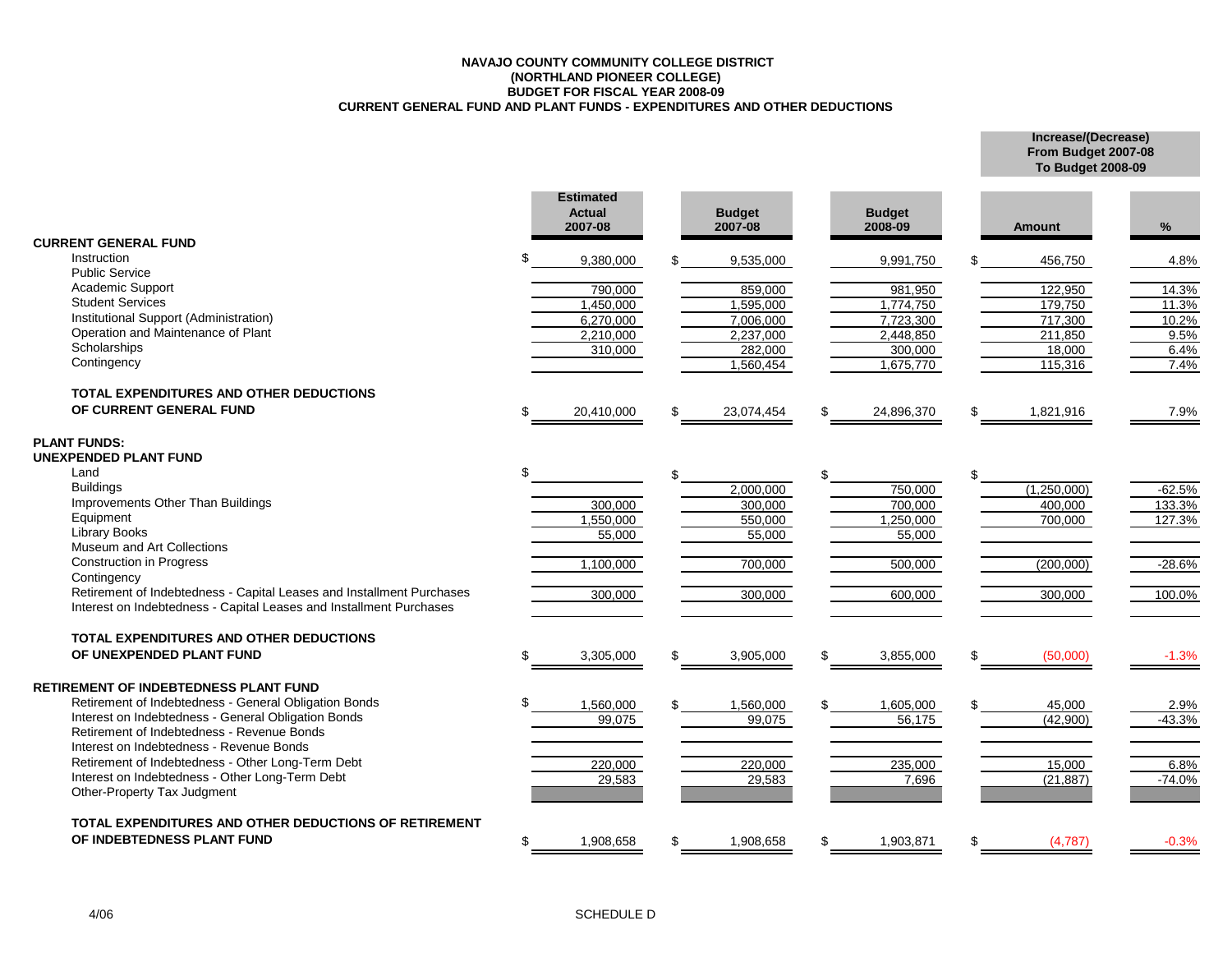#### **CURRENT AUXILIARY ENTERPRISES FUND - REVENUES AND OTHER ADDITIONS BUDGET FOR FISCAL YEAR 2008-09 (NORTHLAND PIONEER COLLEGE) NAVAJO COUNTY COMMUNITY COLLEGE DISTRICT**

|                                                                                                                                                                                                   |     |                                              |                           |    |                          |    | From Budget 2007-08<br>To Budget 2008-09 |                |  |  |
|---------------------------------------------------------------------------------------------------------------------------------------------------------------------------------------------------|-----|----------------------------------------------|---------------------------|----|--------------------------|----|------------------------------------------|----------------|--|--|
| <b>REVENUES AND OTHER ADDITIONS BY SOURCE</b>                                                                                                                                                     |     | <b>Estimated</b><br><b>Actual</b><br>2007-08 | <b>Budget</b><br>2007-08  |    | <b>Budget</b><br>2008-09 |    | <b>Amount</b>                            | %              |  |  |
| <b>TUITION AND STUDENT FEES</b><br><b>General Tuition</b><br><b>Out-of-District Tuition</b><br>Out-of-State Tuition<br><b>Student Fees</b><br>Tuition and Fee Remissions or Waivers<br>Subtotal   | \$  |                                              | \$                        | \$ |                          | \$ |                                          |                |  |  |
| <b>SALES AND SERVICES</b><br><b>Bookstore Sales</b><br><b>Food Services Sales</b><br><b>Dormitory Rentals</b><br>Intercollegiate Athletics<br>Parking Fees or Permits<br>Other Sales and Services |     | 1,255,000                                    | 1,100,000                 |    | 1,250,000                |    | 150,000                                  | 13.6%          |  |  |
| Subtotal<br>OTHER REVENUES AND ADDITIONS<br>Investment Income<br>Other (Identify)                                                                                                                 |     | 64,000<br>1,319,000                          | \$<br>50,000<br>1,150,000 |    | 72,725<br>1.322.725      |    | 22,725<br>172,725                        | 45.5%<br>15.0% |  |  |
| Subtotal                                                                                                                                                                                          |     |                                              | \$                        |    |                          | \$ |                                          |                |  |  |
| <b>Total Revenues and Other Additions</b><br><b>UNRESTRICTED FUND BALANCE AT JULY 1</b>                                                                                                           | \$. | 1,319,000                                    | \$<br>1,150,000           | £. | 1,322,725                | £. | 172,725                                  | 15.0%          |  |  |
| <b>TRANSFERS IN/(OUT)</b><br>Transfer In - Auxiliary Fund<br>Transfer Out-Retirement of Indebtedness Plant Fund                                                                                   |     |                                              | 100,000                   |    | 190,000                  |    | 90,000                                   | 90.0%          |  |  |
| <b>TOTAL AMOUNT AVAILABLE FOR EXPENDITURES</b>                                                                                                                                                    | \$  | 1,319,000                                    | \$<br>1,250,000           | \$ | 1,512,725                | \$ | 262,725                                  | 21.0%          |  |  |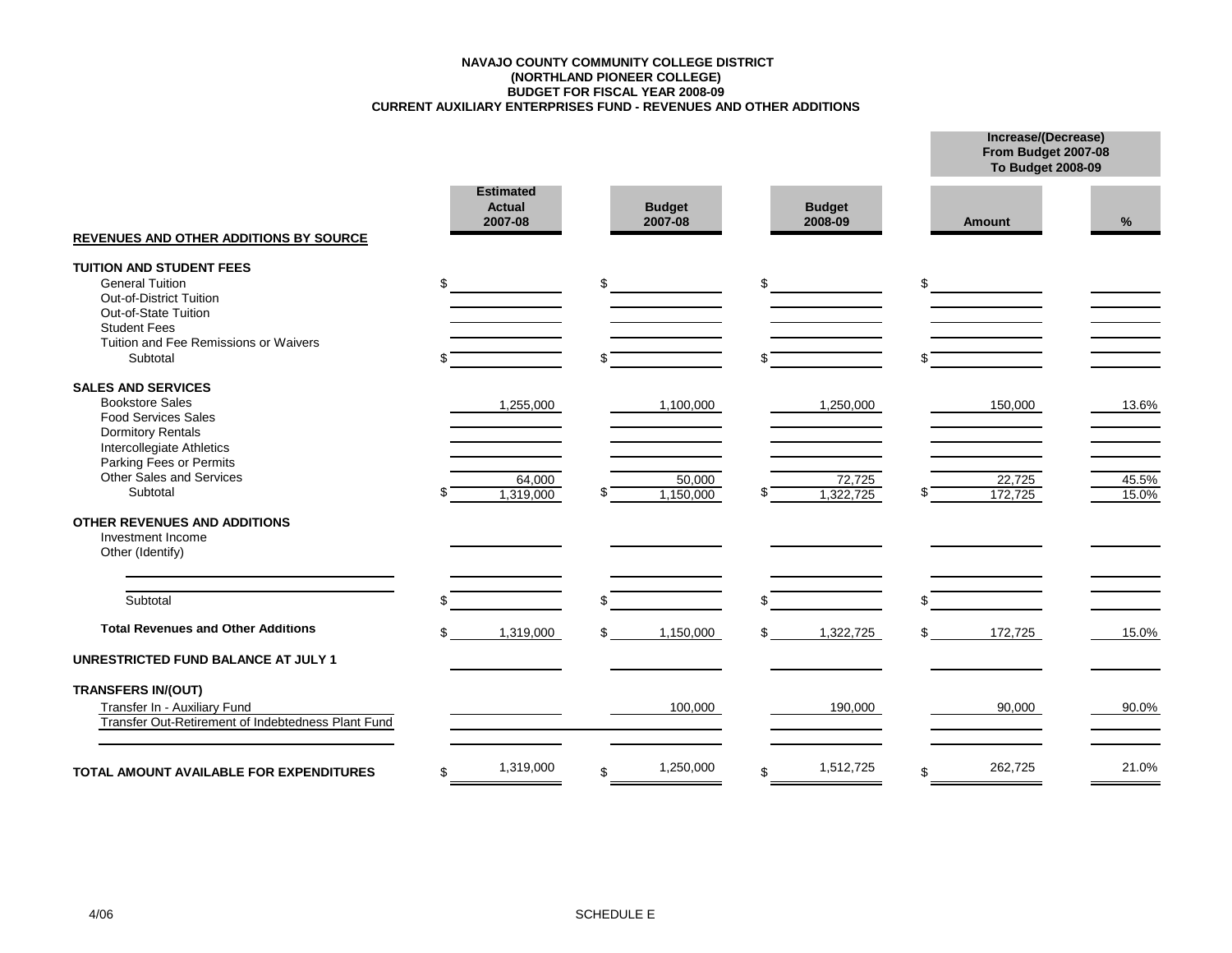#### **NAVAJO COUNTY COMMUNITY COLLEGE DISTRICT**

## **(NORTHLAND PIONEER COLLEGE)**

#### **BUDGET FOR FISCAL YEAR 2008-09**

#### **CURRENT RESTRICTED FUND - REVENUES AND OTHER ADDITIONS**

|                                                |                                              |                          |    |                          | From Budget 2007-08<br><b>To Budget 2008-09</b> |          |
|------------------------------------------------|----------------------------------------------|--------------------------|----|--------------------------|-------------------------------------------------|----------|
| <b>REVENUES AND OTHER ADDITIONS BY SOURCE</b>  | <b>Estimated</b><br><b>Actual</b><br>2007-08 | <b>Budget</b><br>2007-08 |    | <b>Budget</b><br>2008-09 | Amount                                          | %        |
| GIFTS, GRANTS, AND CONTRACTS                   |                                              |                          |    |                          |                                                 |          |
| <b>Federal Grants and Contracts</b>            | \$<br>2,400,000                              | \$<br>3,250,000          | \$ | 3,000,000                | \$<br>(250,000)                                 | $-7.7%$  |
| <b>State Grants and Contracts</b>              | 300,000                                      | 750,000                  |    | 750,000                  |                                                 |          |
| <b>Local Grants and Contracts</b>              |                                              | 35,000                   |    | 25,000                   | (10,000)                                        | $-28.6%$ |
| Private Gifts, Grants, and Contracts           | 600,000                                      | 600,000                  |    | 700,000                  | 100,000                                         | 16.7%    |
| Subtotal                                       | 3,300,000                                    | \$<br>4,635,000          | \$ | 4,475,000                | \$<br>(160,000)                                 | $-3.5%$  |
| OTHER REVENUES AND ADDITIONS                   |                                              |                          |    |                          |                                                 |          |
| Investment Income                              |                                              |                          |    |                          |                                                 |          |
| <b>State Shared Sales Tax</b>                  |                                              |                          |    |                          |                                                 |          |
| Other (Identify)                               |                                              |                          |    |                          |                                                 |          |
| Subtotal                                       |                                              | \$                       | \$ |                          | \$                                              |          |
| <b>Total Revenues and Other Additions</b>      | \$<br>3,300,000                              | \$<br>4,635,000          | \$ | 4,475,000                | \$<br>(160,000)                                 | $-3.5%$  |
| <b>RESTRICTED FUND BALANCE AT JULY 1</b>       |                                              |                          |    |                          |                                                 |          |
| <b>TRANSFERS IN/(OUT)</b>                      |                                              |                          |    |                          |                                                 |          |
| Transfer Out - Auxiliary Fund                  |                                              |                          |    |                          |                                                 |          |
|                                                |                                              |                          |    |                          |                                                 |          |
| <b>TOTAL AMOUNT AVAILABLE FOR EXPENDITURES</b> | \$<br>3,300,000                              | \$<br>4,635,000          | S  | 4,475,000                | \$<br>(160,000)                                 | $-3.5%$  |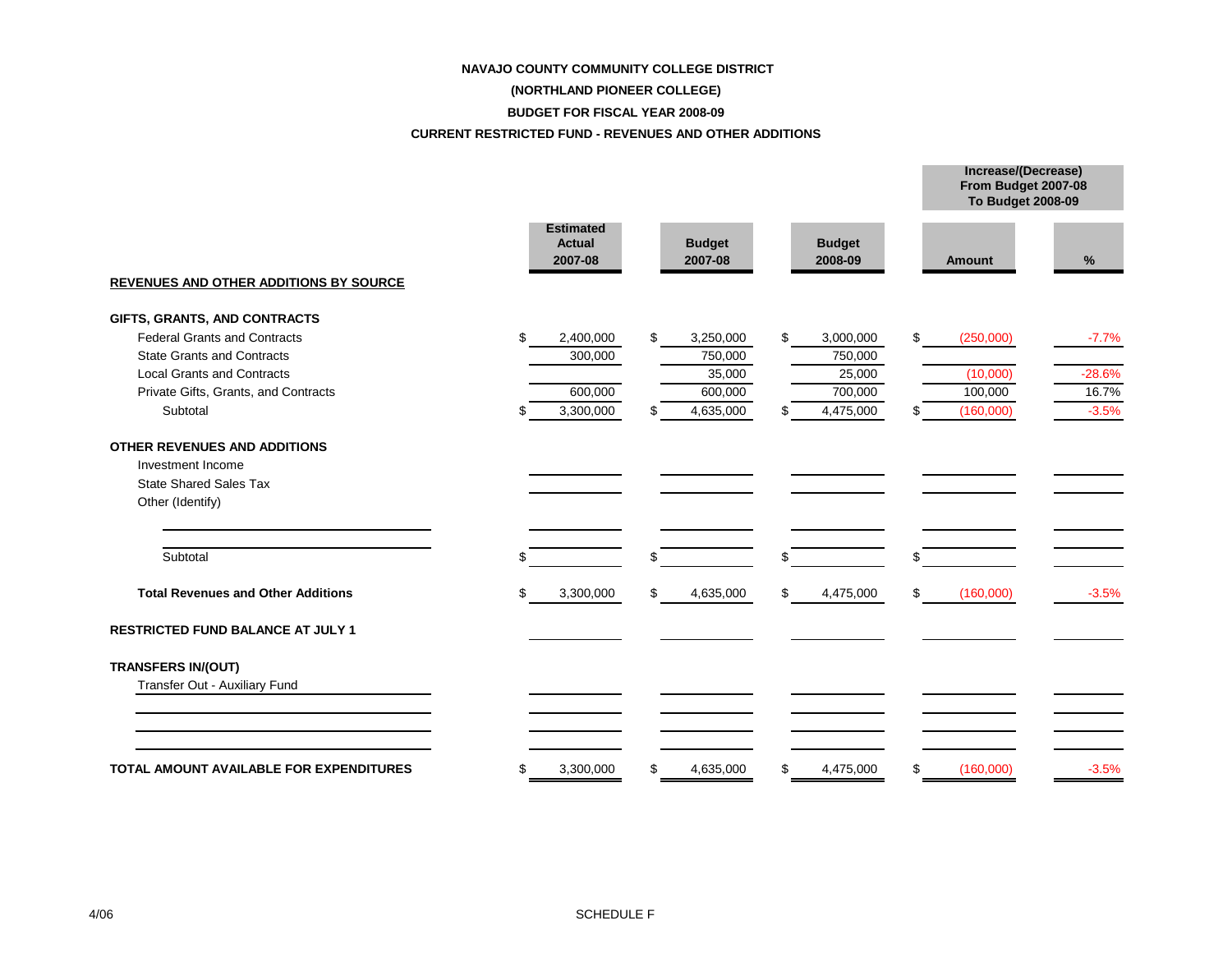## **NAVAJO COUNTY COMMUNITY COLLEGE DISTRICT (NORTHLAND PIONEER COLLEGE)**

## **BUDGET FOR FISCAL YEAR 2008-09**

## **CURRENT AUXILIARY ENTERPRISES AND CURRENT RESTRICTED FUNDS - EXPENDITURES AND OTHER DEDUCTIONS**

|                                                                                  |   |                                       |  |                          |     |                          |     | From Budget 2007-08<br><b>To Budget 2008-09</b> |          |  |  |
|----------------------------------------------------------------------------------|---|---------------------------------------|--|--------------------------|-----|--------------------------|-----|-------------------------------------------------|----------|--|--|
|                                                                                  |   | <b>Estimated</b><br>Actual<br>2007-08 |  | <b>Budget</b><br>2007-08 |     | <b>Budget</b><br>2008-09 |     | Amount                                          | %        |  |  |
| <b>CURRENT AUXILIARY ENTERPRISES FUND</b>                                        |   |                                       |  |                          |     |                          |     |                                                 |          |  |  |
| <b>Bookstore</b>                                                                 |   | 1,200,000                             |  | 1,200,000                |     | 1,250,000                |     | 50,000                                          | 4.2%     |  |  |
| <b>Food Services</b>                                                             |   |                                       |  |                          |     |                          |     |                                                 |          |  |  |
| Dormitories                                                                      |   |                                       |  |                          |     |                          |     |                                                 |          |  |  |
| Intercollegiate Athletics                                                        |   |                                       |  |                          |     |                          |     |                                                 |          |  |  |
| <b>Other Sales and Services</b>                                                  |   | 250,000                               |  | 50,000                   |     | 262,725                  |     | 212,725                                         | 425.5%   |  |  |
| BIT, Performing Arts, Student Services                                           |   |                                       |  |                          |     |                          |     |                                                 |          |  |  |
| TOTAL EXPENDITURES AND OTHER DEDUCTIONS<br>OF CURRENT AUXILIARY ENTERPRISES FUND |   | 1,450,000                             |  | 1,250,000                | S   | 1,512,725                | \$. | 262,725                                         | 21.0%    |  |  |
| <b>CURRENT RESTRICTED FUND</b>                                                   |   |                                       |  |                          |     |                          |     |                                                 |          |  |  |
| Instruction                                                                      |   | 523,000                               |  | 900,000                  | \$. | 720,000                  | \$. | (180,000)                                       | $-20.0%$ |  |  |
| <b>Public Service</b>                                                            |   | 11,000                                |  | 20,000                   |     | 15,000                   |     | (5,000)                                         | $-25.0%$ |  |  |
| Academic Support                                                                 |   |                                       |  |                          |     |                          |     |                                                 |          |  |  |
| <b>Student Services</b>                                                          |   | 759,000                               |  | 400,000                  |     | 700,000                  |     | 300,000                                         | 75.0%    |  |  |
| Institutional Support (Administration)                                           |   | 39,000                                |  | 65,000                   |     | 40,000                   |     | (25,000)                                        | $-38.5%$ |  |  |
| Operation and Maintenance of Plant                                               |   |                                       |  |                          |     |                          |     |                                                 |          |  |  |
| Scholarships                                                                     |   | 2,402,000                             |  | 3,250,000                |     | 3,000,000                |     | (250,000)                                       | $-7.7%$  |  |  |
| <b>TOTAL EXPENDITURES AND OTHER DEDUCTIONS</b>                                   |   |                                       |  |                          |     |                          |     |                                                 |          |  |  |
| OF CURRENT RESTRICTED FUND                                                       | S | 3,734,000                             |  | 4,635,000                | \$  | 4,475,000                | \$  | (160,000)                                       | $-3.5%$  |  |  |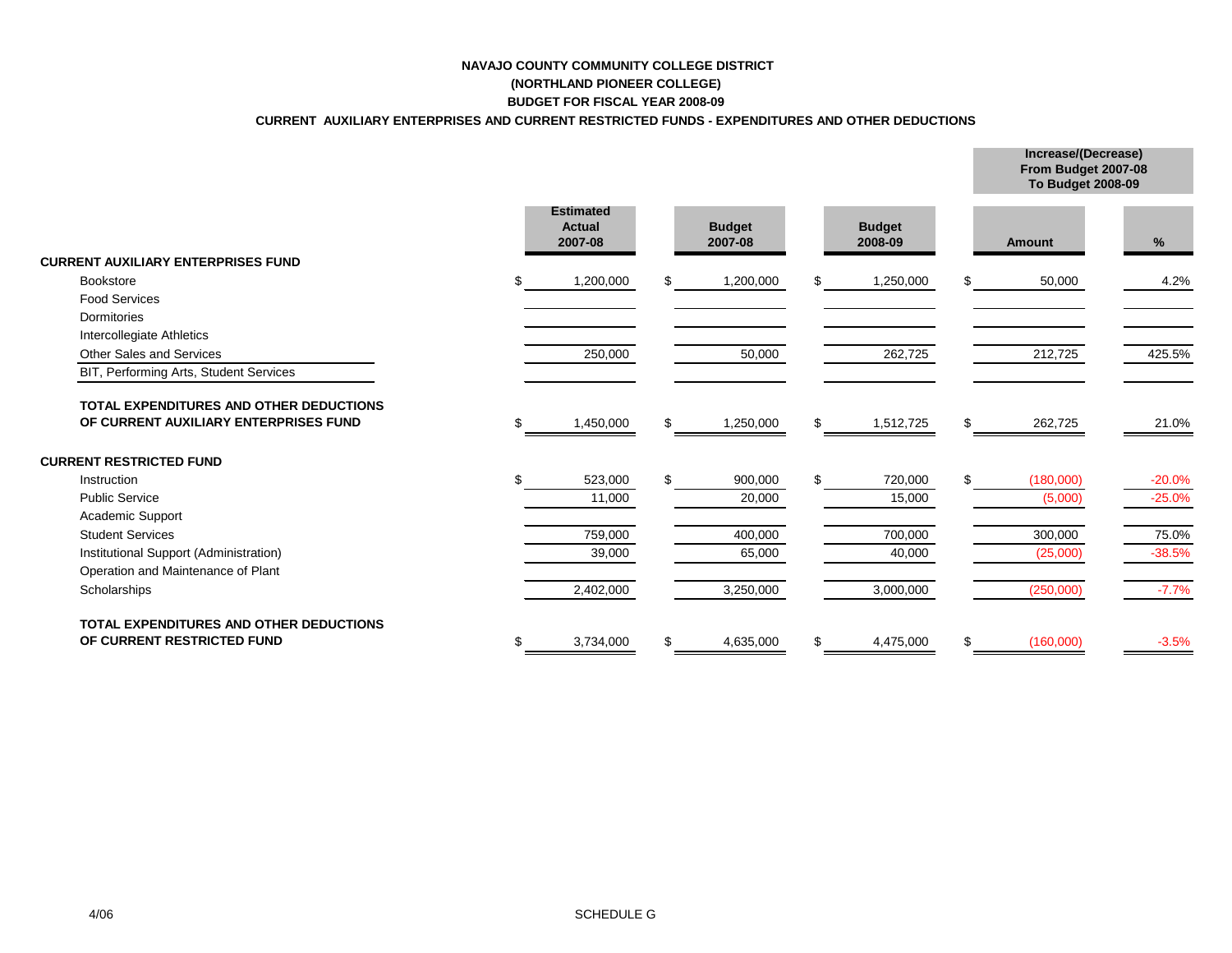# **2008 LEVY LIMIT WORKSHEET**

NAVAJO COUNTY NORTHLAND PIONEER COLLEGE

|                                                           | <b>MAXIMUM LEVY LIMIT</b>                                                                                                                                                                                                                                             |                 |                      | 2007                                                                                 |
|-----------------------------------------------------------|-----------------------------------------------------------------------------------------------------------------------------------------------------------------------------------------------------------------------------------------------------------------------|-----------------|----------------------|--------------------------------------------------------------------------------------|
| A.1<br>A.2                                                | Maximum Allowable Primary Tax Levy<br>A.1 multiplied by 1.02                                                                                                                                                                                                          |                 |                      | \$9,956,536<br>\$10,155,667                                                          |
|                                                           | <b>CURRENT YEAR NET ASSESSED VALUE</b><br><b>SUBJECT TO TAXATION IN PRIOR YEAR</b>                                                                                                                                                                                    |                 |                      | 2008                                                                                 |
| B.1<br>B.2<br><b>B.3</b><br><b>B.4</b><br>B.5             | <b>Centrally Assessed</b><br>Locally Assessed Real Property<br><b>Locally Assessed Personal Property</b><br>Total Assessed Value (B.1 through B.3)<br>B.4. Divided by 100<br><b>CURRENT YEAR NET ASSESSED VALUES</b>                                                  |                 |                      | 199,594,493<br>647,394,635<br>19,628,090<br>866,617,218<br>\$8,666,172<br>2008       |
| C.1<br>C.2<br>C.3<br>C.4<br>C.5                           | <b>Centrally Assessed</b><br><b>Locally Assessed Real Property</b><br><b>Locally Assessed Personal Property</b><br>Total Assessed Value (C.1 THROUGH C.3.)<br>C.4 divided by 100                                                                                      |                 |                      | 209,385,295<br>679,130,430<br>19,841,971<br>908,357,696<br>\$9,083,577               |
|                                                           | <b>LEVY LIMIT CALCULATION</b>                                                                                                                                                                                                                                         |                 |                      | 2008                                                                                 |
| D.1.<br>D.2.<br>D.3.<br>D.4.<br>D.5.<br>D.6<br>D.7<br>D.8 | LINE A.2<br>LINE B.<br>D.I/D.2 (maximum allowable tax rate)<br>LINE C.5<br>D.3 multiplied by D.4 = MAXIMUM ALLOWABLE LEVY LIMIT<br><b>Excess Collections/Excess Levy</b><br>Amount in Excess of Expenditure Limit<br><b>ALLOWABLE LEVY LIMIT</b><br>$D.5 - D.6 - D.7$ |                 |                      | \$10,155,667<br>\$8,666,172<br>1.1719<br>\$9,083,577<br>\$10,645,044<br>\$10,645,044 |
|                                                           | ADJUSTED ALLOWABLE LEVY LIMIT CALCULATION                                                                                                                                                                                                                             |                 |                      | 2008                                                                                 |
| E.2.                                                      | E.1. ACCEPTED TORTS<br>ADJUSTED ALLOWABLE LEVY LIMIT<br>$(D.8. + E.1.)$                                                                                                                                                                                               |                 |                      | \$10,645,044                                                                         |
|                                                           | <b>OVER LEVY CALCULATION</b>                                                                                                                                                                                                                                          |                 |                      | 2008                                                                                 |
| F.1.<br>F.2.                                              | ACTUAL PRIMARY PROPERTY TAX LEVY<br><b>OVER LEVY</b><br>$(F.1 - E.2.)$                                                                                                                                                                                                | <b>TAX RATE</b> | \$<br>$\mathfrak{P}$ | 10,645,044<br>1.1719                                                                 |
|                                                           |                                                                                                                                                                                                                                                                       |                 |                      |                                                                                      |